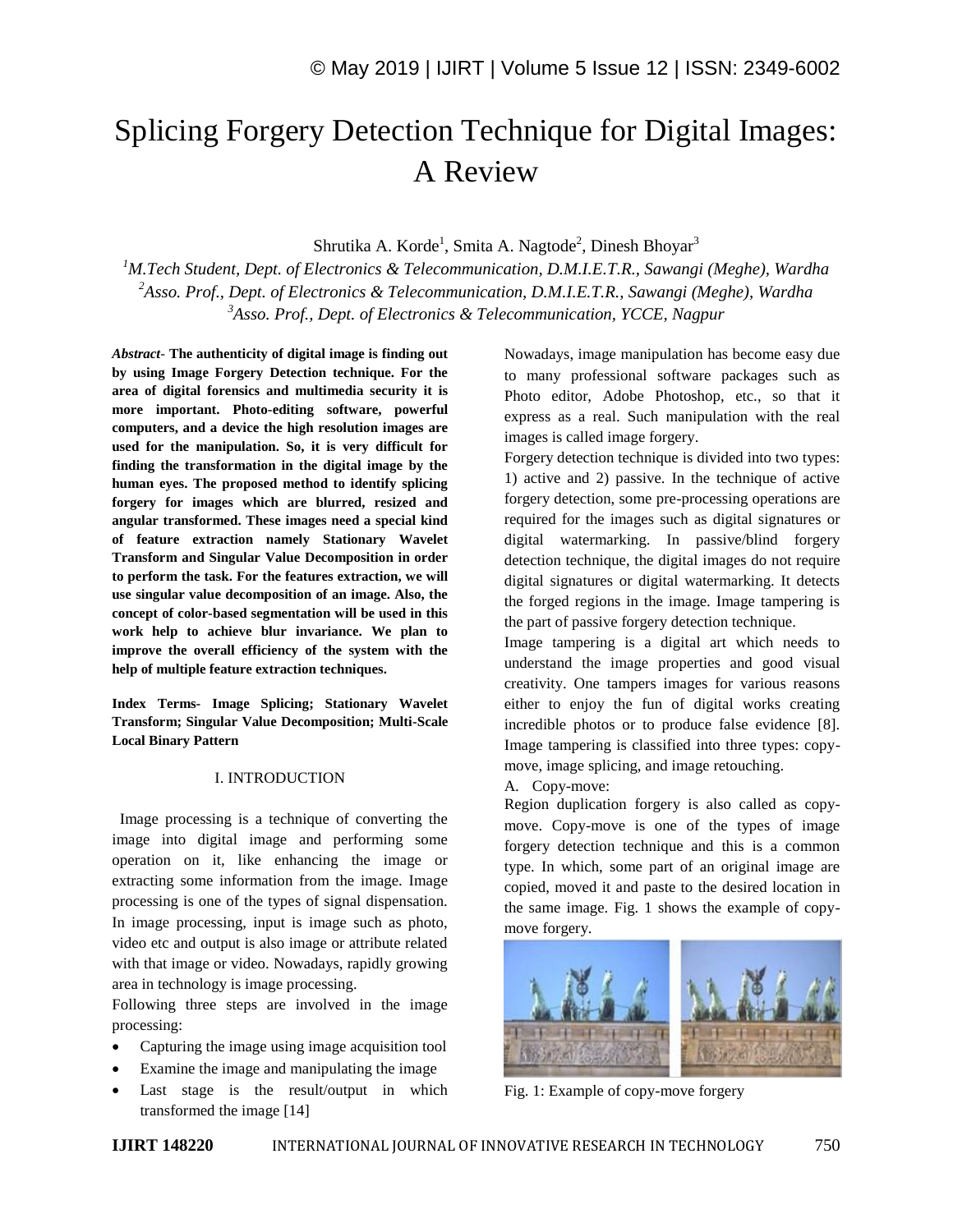### B. Image Splicing:

Image splicing is a combination of two or more different images and converted it into one image to form a dublicate image. In image splicing, cutting/copied some part from the one image and pasted it to another image. So, to detect the tampered region in the image is difficult by the human eye. Below figure i.e., fig. 2 shows the image splicing forgery.



Fig. 2: Example of image splicing

# C. Image retouching:

Image retouching is the process of changing the original pixel such as enhancing or reducing the features of an image. Example of image retouching is mention in the fig. 3.



Fig. 3: Example of image retouching

The proposed method to identify splicing forgery for images which are blurred, resized and angular transformed. Images are applied to pre-processing block for conversion of RGB images into YCbCr component. The images are divided into the number of blocks. These images need a special kind of feature extraction namely SWT and SVD in order to perform the task. Also, to achieve blur invariance we will use the concept of color-based segmentation.

### II. RELATED WORK

Atif Shah and El-Sayed M. El-Alfy [1] detected image splicing using Multi-Scale LBP and DCT coefficient. Multi-Scale LBP was applied to the images which were divided into numbers of block, then computed DCT coefficient as well as the

standard deviation. Here, the classifier Support Vector Machine with RBF kernel was predicted the forged and authentic classes of image. The results revealed 97.3% accuracy when applying multi-scale LBP.

Rahul Dixit, Ruchira Naskar, Swati Mishra [2] used SWT and SVD technique to detect copy-move foegery detection. They negotiated color-based division to implement blur invariance and to decrease the number of FPR (false positive rate), 8 connected neighborhoods were used for blurring and without blurring images. The presented method provided higher forgery DA (detection accuracy) comparing with the state-of-the-art.

XiaoBing KANG, ShengMin WEI [8] detected copymove image forgery using SVD (singular value decomposition). For algebraic and geometric features extraction SVD (singular value decomposition) provided the method. The proposed method is effective in cases of copy-move image tampering induced with noise and robust next to retouching details.

Zahra Moghaddasi, Hamid A. Jalab, and Rafidah Md Noor [9] used the SVD-based steganalysis method with the discrete cosine transform (DCT) for the image forgery detection. The combination of SVD+SVD-DCT was given the excellent result as compared to the separate methods of SVD and SVD-DCT. The result revealed less accuracy (less than 80%).

Fahime Hikimi, Mahdi Hariri, Farhad GharehBhagi [10] detected forgery for image using LBP, wavelet transform and PCA. All extracted feature was fed into SVM classifier. The proposed method was applied to CASIA TIDA v1.0 and database of Columbia Uncompressed Image Splicing Detection Evaluation. The result showed 97.21% accuracy of CASIA TIDA v1.0 and 95.13% accuracy of Columbia database.

Sevinc Bayram, Husrev Taha Sencar, Nasir Memon [11] used transform features of Fourier Mellin, which are invariant to scaling and translation for the detection of copy-move. This method was computationally efficient and being capable forgery detection even in the image which are highly compressed.

Songpon TEERAKANOK, Tetsutaro UEHARA [3] detected copy-move forgery using Key-point selection and rotation-invariant feature descriptor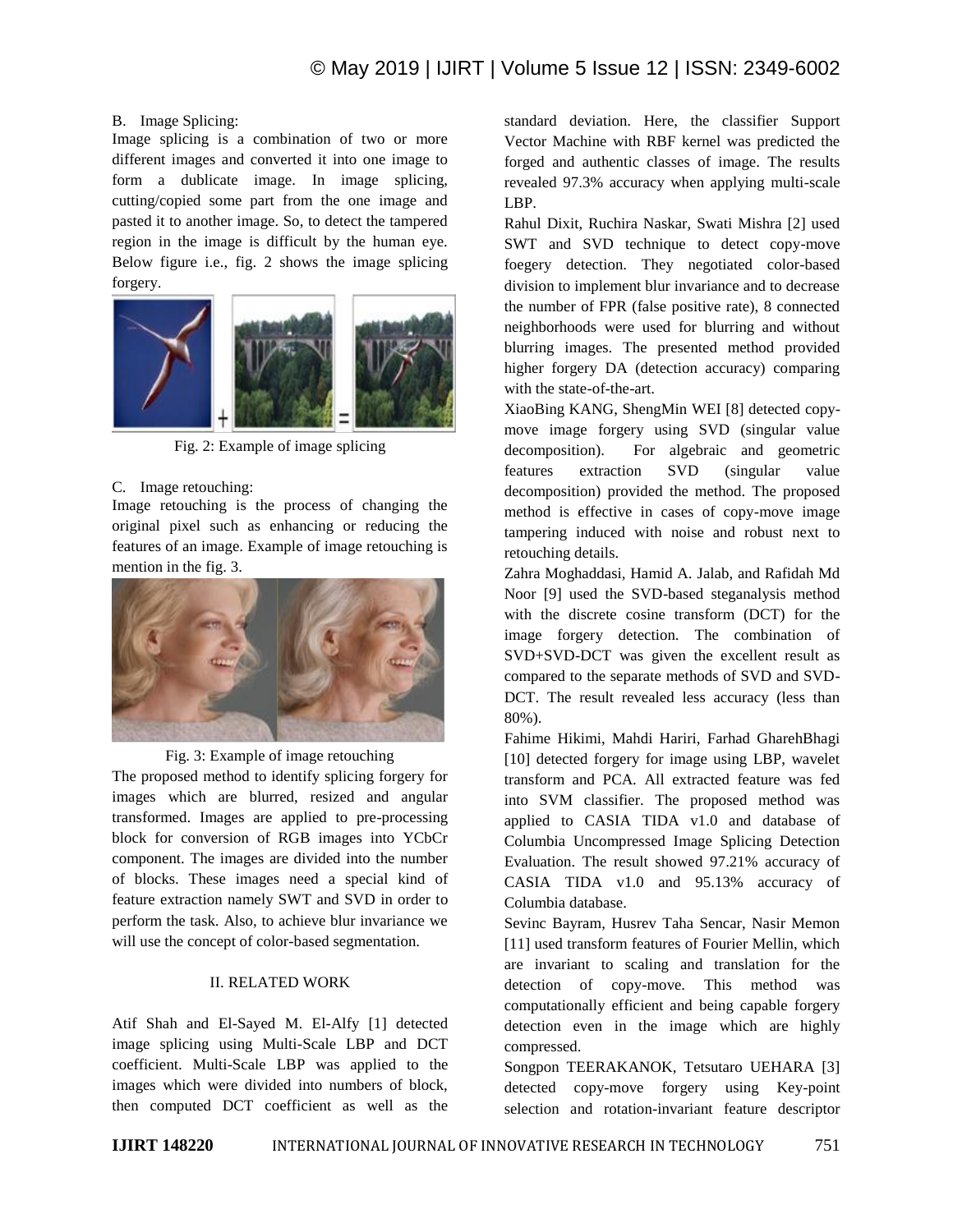using SURF and GLCM respectively. Improving the overall accuracy of the system, proposed method needs some threshold value for further analysis.

Sondos M. Fadl, Noura A. Semary, Mohiy M. Hadhoud [12] detected copy-move forgery detection using Fast K-means and block frames features as a fast and efficient method, whether without alteration and with alternation modify in a spatial domain. The image was divided into numbers of block and then extracting the feature for every block. The result of the method was efficient to detect duplicated region under several modifications like JPEG compression, alternation and smoothing environment. The proposed method is 75% faster than other systems.

Atefeh Shahroudnejad, Mohammad Rahmati [13] proposed a method to identify tampering regions which was copy-moved under various geometrical transformations because it was based on (affine scaleinvariant feature transform) which is a fully affine invariant descriptor. The method detected a large number of matched ASIFT key-points and all pixels were calculated from the duplicate region by utilizing superpixel segmentation and morphological operations. The result of the method was efficient and powerful for copy-move region detection under several transformations and post-possessing operation.

Ambili B, Prof. Nimmy George [4] developed the splicing detection technique of tampered blurred images, in this original image and spliced blur image was a different type of blurring.

Anushree U. Tembe, Supriya S. Thombre [5] studied a copy-move forgery detection technique and its classification which are a block-based method and key-point based method.

Deepika Sharma, Pawanesh Abrol [7] studied the threat of Digital Image tampering for security as well as different image tampering detection algorithms. Algorithms use various techniques for tamper detection such as Principal Component Analysis (PCA), Discrete Cosine Transform (DCT), Discrete Wavelet Transforms (DWT), and Singular Value Decomposition (SVD). Gajanan K. Birajdar, Vijay H. Mankar [6] studied different image tampering detection algorithms for Digital image forgery detection using passive techniques.

#### III. PROPOSED WORK

Most of the researcher has paid more attention to copy-move forgery. Some techniques are available for the detection of image splicing but accuracy is lower and not considers feature extraction.

Among the proposed approaches is image splicing recognition using multi-scale LBP with DCT but they do not consider any kind of noise or pixel level manipulation [1]. Some author detected copy-move forgery using SWT and SVD technique, in which they do not consider other forms of image region transformations, such as rotation, rescale, and reflection, in copy-move [2]. Some author detected image splicing using the combination of SVD and SVD-DCT but accuracy is lower in that case [10].



Fig. 4: Proposed model architecture

In our work, we will identify splicing forgery for images based on MS-LBP with SWT-SVD for blurred images along with resizing and angular shift. Images are applied to the pre-processing block, in which RGB images are converted into YCbCr components. The images are divided into the number of blocks. These images need a special kind of feature extraction namely SWT and SVD in order to perform the task. SWT is applied to the input YCbCr images to obtain four subbands, viz approximation, vertical, horizontal, and diagonal. Then MS-LBP is applied to each subband to find out the key points in the image. For the features extraction, we will use singular value decomposition (SVD) of an image. Also, the concept of color-based segmentation will be used in this work help to achieve blur invariance. With the help of multiple feature extraction techniques, we will improve the overall efficiency of the system.